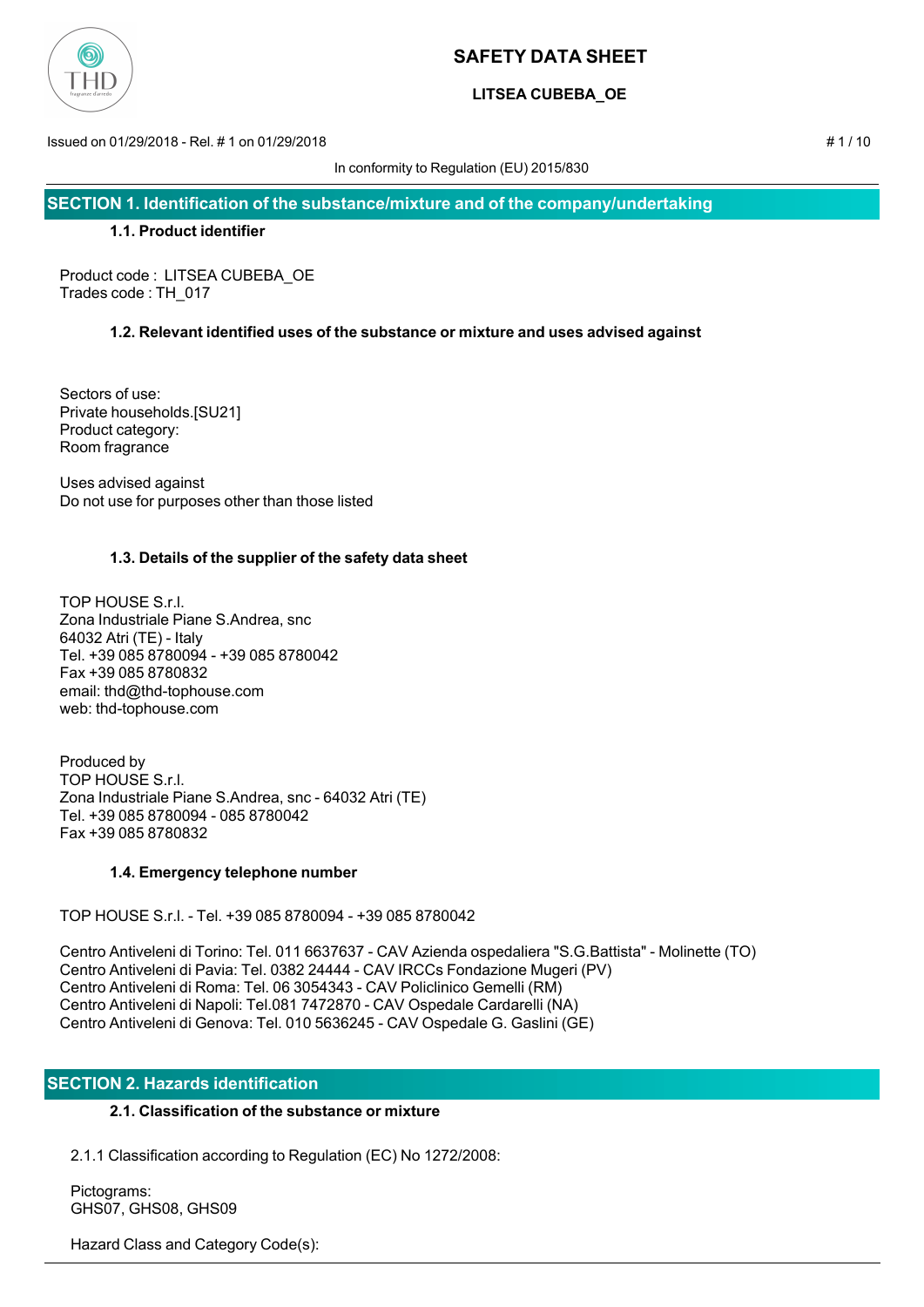

# **LITSEA CUBEBA\_OE**

Issued on 01/29/2018 - Rel. # 1 on 01/29/2018 # 2 / 10

In conformity to Regulation (EU) 2015/830

Asp. Tox. 1, Skin Irrit. 2, Skin Sens. 1, Eye Irrit. 2, Aquatic Chronic 2

Hazard statement Code(s):

H304 - May be fatal if swallowed and enters airways.

H315 - Causes skin irritation.

H317 - May cause an allergic skin reaction.

H319 - Causes serious eye irritation.

H411 - Toxic to aquatic life with long lasting effects.

The product can be fatal if swallowed and enters airways

 If brought into contact with eyes, the product causes significant irritations which may last for more than 24 hours, if brought into contact with skin, it causes significant inflammation with erythema, scabs, or edema

The product, if brought into contact with skin can cause skin sensitization.

The product is dangerous to the environment as it is toxic to aquatic life with long lasting effects

### **2.2. Label elements**

Labelling according to Regulation (EC) No 1272/2008:

Pictogram, Signal Word Code(s): GHS07, GHS08, GHS09 - Danger

Hazard statement Code(s):

H304 - May be fatal if swallowed and enters airways.

H315 - Causes skin irritation.

H317 - May cause an allergic skin reaction.

H319 - Causes serious eye irritation.

H411 - Toxic to aquatic life with long lasting effects.

Supplemental Hazard statement Code(s): not applicable

Precautionary statements:

**General** 

P101 - If medical advice is needed, have product container or label at hand.

P102 - Keep out of reach of children.

Prevention

P261 - Avoid breathing dust/fume/gas/mist/vapours/spray.

P273 - Avoid release to the environment.

P280 - Wear protective gloves/protective clothing/eye protection/face protection.

Response

P301+P310 - IF SWALLOWED: Immediately call a POISON CENTER/doctor.

 P305+P351+P338 - IF IN EYES: Rinse cautiously with water for several minutes. Remove contact lenses, if present and easy to do. Continue rinsing.

P331 - Do NOT induce vomiting.

P333+P313 - If skin irritation or rash occurs: Get medical advice/attention.

P337+P313 - If eye irritation persists: Get medical advice/attention.

P363 - Wash contaminated clothing before reuse.

P391 - Collect spillage.

**Storage** 

Disposal

P405 - Store locked up.

P501 - Dispose of contents/container accordin to local law.

Contains:

Litsea Cubeba fruit oil



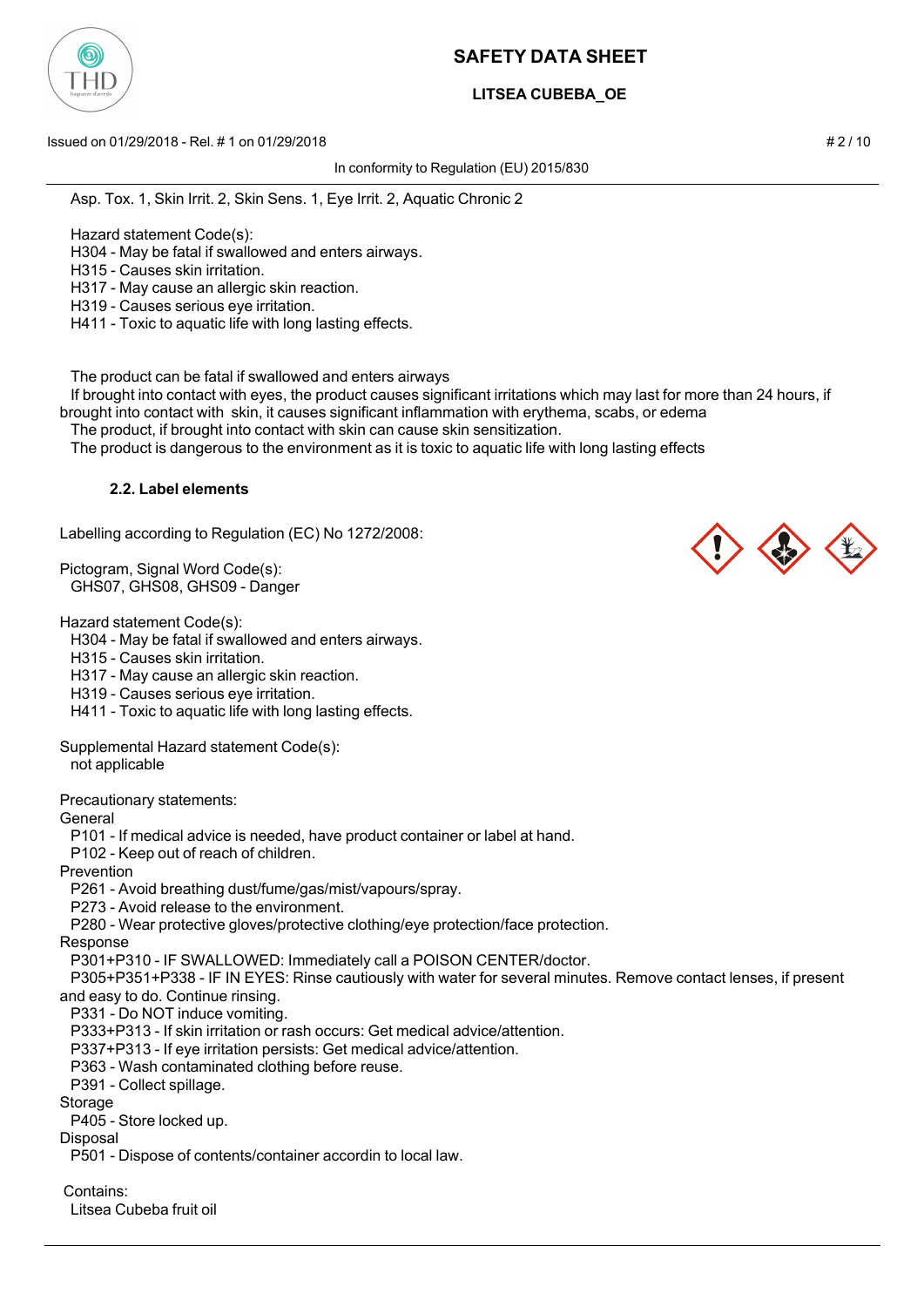

# **LITSEA CUBEBA\_OE**

Issued on 01/29/2018 - Rel. # 1 on 01/29/2018 # 3 / 10

In conformity to Regulation (EU) 2015/830

#### **2.3. Other hazards**

The substance / mixture NOT contains substances PBT/vPvB according to Regulation (EC) No 1907/2006, Annex XIII

No information on other hazards Packaging to be fitted with child-resistant fastenings Packaging to be fitted with a tactile warning

## **SECTION 3. Composition/information on ingredients**

#### **3.1 Substances**

Irrilevant

#### **3.2 Mixtures**

Refer to paragraph 16 for full text of hazard statements

| Substance                | <b>Concentration</b> | <b>Classification</b>                                                                                                     | Index | <b>CAS</b> | <b>EINECS</b> | <b>REACh</b>                 |
|--------------------------|----------------------|---------------------------------------------------------------------------------------------------------------------------|-------|------------|---------------|------------------------------|
| ILitsea Cubeba fruit oil | $> 75 \le 100\%$     | Asp. Tox. 1, H304;<br>Skin Irrit. 2, H315;<br>Skin Sens. 1, H317;<br>Eye Irrit. 2, $H319$ ;<br>Aquatic Chronic 2,<br>H411 |       | 68855-99-2 | 943-438-6     | 101-21201181<br> 332-70-xxxx |

# **SECTION 4. First aid measures**

## **4.1. Description of first aid measures**

Inhalation:

 Air the area. Move immediately the contaminated patient from the area and keep him at rest in a well ventilated room. CALL A PHYSICIAN.

 Air the area. Move immediately the contaminated patient from the area and keep him at rest in a well ventilated area. If you feel unwell seek medical advice.

Direct contact with skin (of the pure product).:

Take contaminated clothing Immediately off.

 Wash immediately with plenty of running water and possibly with soap, the areas of the body that have, or are only suspected to have, come in contact with the product.

Direct contact with eyes (of the pure product).:

 Wash immediately and thoroughly with running water, keeping eyelids open for at least 10 minutes, then protect your eyes with a dry sterile gauze. Seek medical advice immediately

Do not use eye drops or ointments of any kind before the examination or advice from an oculist.

Ingestion:

 The product is harmful and can cause irreversible damages even following a single exposure if swallowed. Absolutely do not induce vomiting or emesis. Seek medical advice immediately.

### **4.2. Most important symptoms and effects, both acute and delayed**

No data available.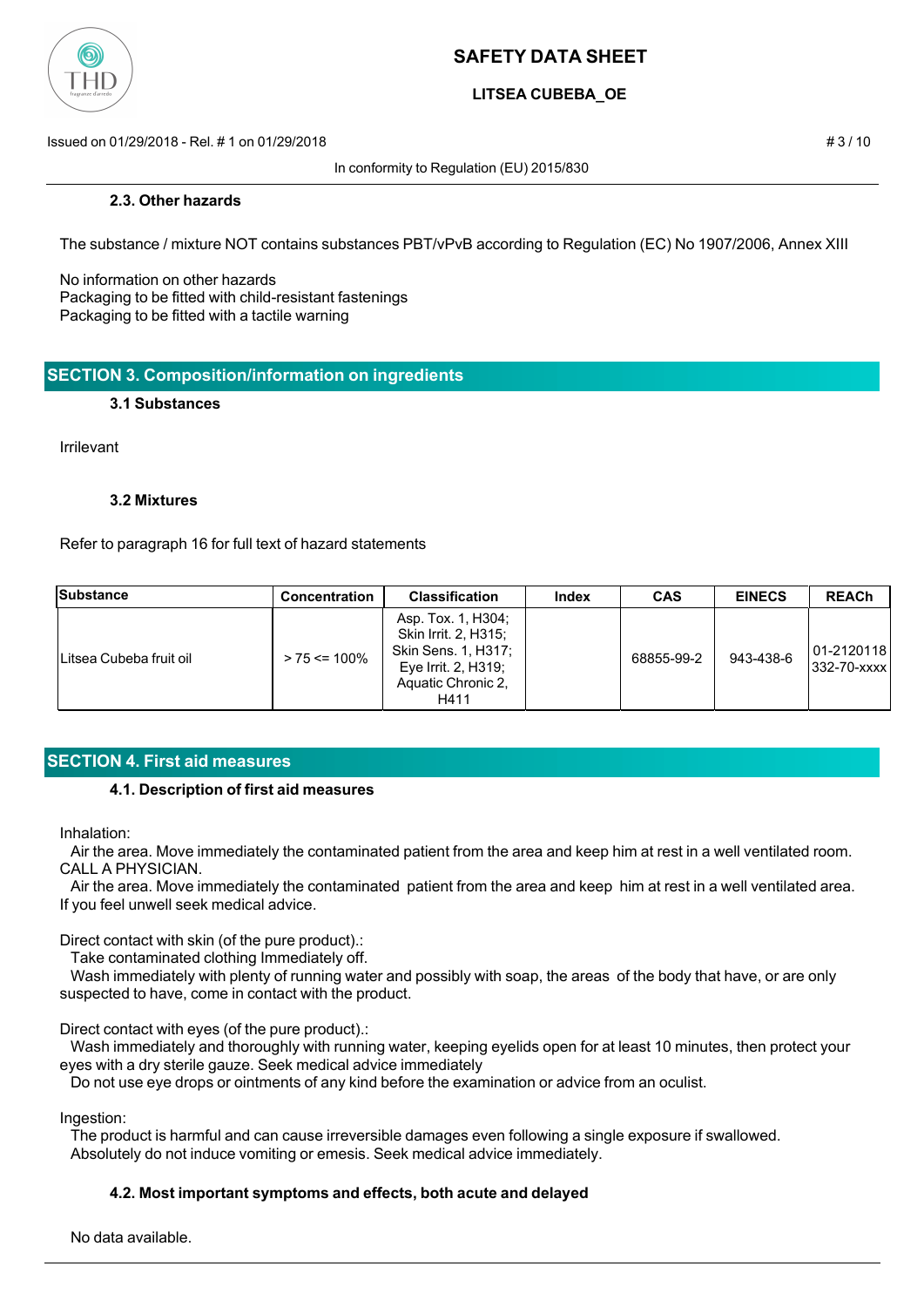

# **LITSEA CUBEBA\_OE**

Issued on 01/29/2018 - Rel. # 1 on 01/29/2018 # 4 / 10

In conformity to Regulation (EU) 2015/830

### **4.3. Indication of any immediate medical attention and special treatment needed**

IF SWALLOWED: Immediately call a POISON CENTER/doctor. If skin irritation occurs: Get medical advice/attention. If eye irritation persists: Get medical advice/attention. If medical advice is needed, have product container or label at hand.

## **SECTION 5. Firefighting measures**

### **5.1. Extinguishing media**

Advised extinguishing agents:

Water spray, CO2, foam, dry chemical, depending on the materials involved in the fire.

Extinguishing means to avoid:

Water jets. Use water jets only to cool the surfaces of the containers exposed to fire.

### **5.2. Special hazards arising from the substance or mixture**

No data available.

### **5.3. Advice for firefighters**

Use protection for the breathing apparatus

Safety helmet and full protective suit.

The spray water can be used to protect the people involved in the extinction

 You may also use selfrespirator, especially when working in confined and poorly ventilated area and if you use halogenated extinguishers (Halon 1211 fluobrene, Solkan 123, NAF, etc...)

Keep containers cool with water spray

# **SECTION 6. Accidental release measures**

### **6.1. Personal precautions, protective equipment and emergency procedures**

6.1.1 For non-emergency personnel: Leave the area surrounding the spill or release. Do not smoke Wear mask, gloves and protective clothing.

6.1.2 For emergency responders: Wear mask, gloves and protective clothing. Eliminate all unguarded flames and possible sources of ignition. No smoking. Provision of sufficient ventilation. Evacuate the danger area and, in case, consult an expert.

### **6.2. Environmental precautions**

Contain spill with earth or sand.

 If the product has entered a watercourse in sewers or has contaminated soil or vegetation, notify it to the authorities. Discharge the remains in compliance with the regulations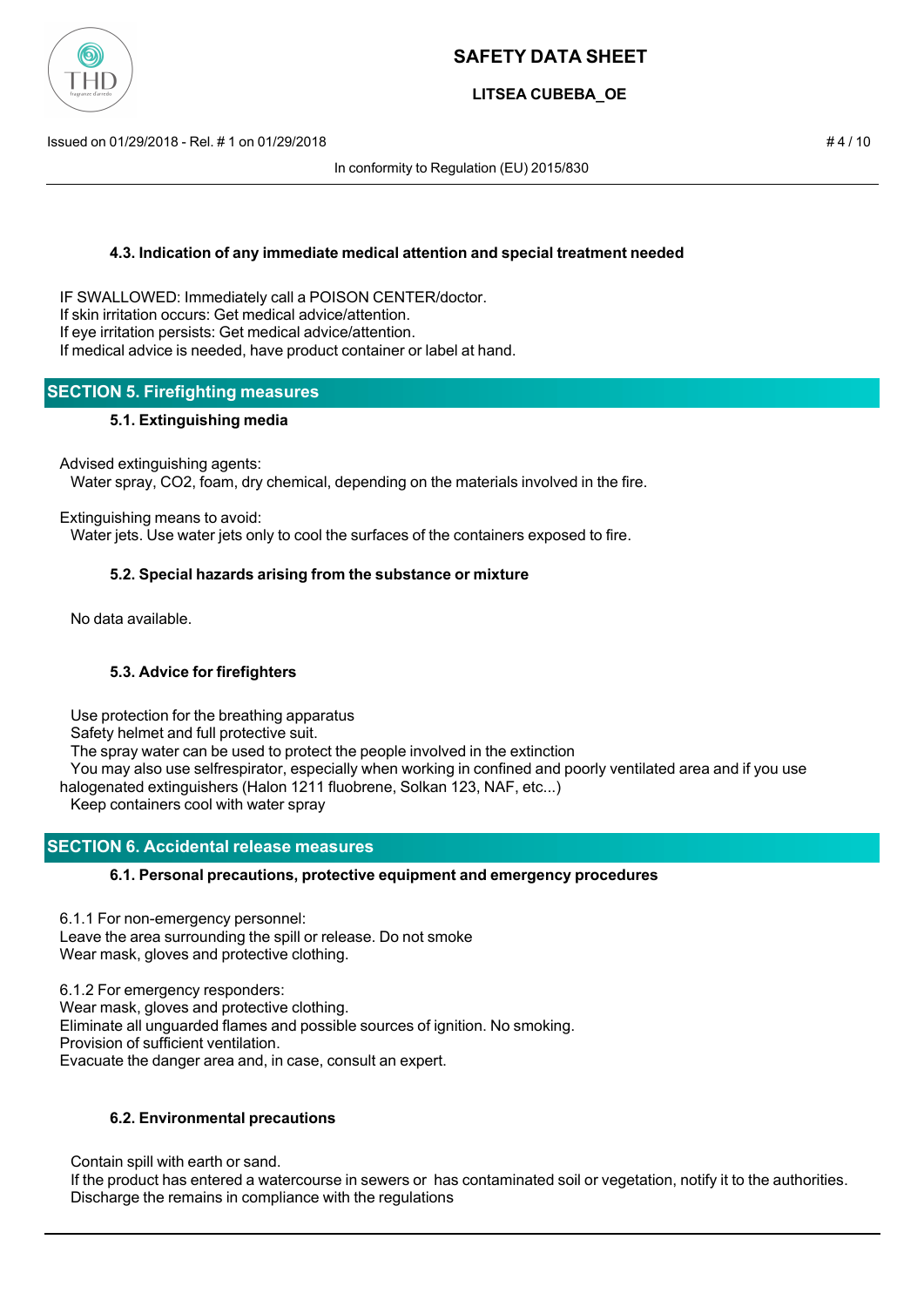

# **LITSEA CUBEBA\_OE**

Issued on 01/29/2018 - Rel. # 1 on 01/29/2018 # 5 / 10

In conformity to Regulation (EU) 2015/830

#### **6.3. Methods and material for containment and cleaning up**

 6.3.1 For containment: Rapidly recover the product, wear a mask and protective clothing Recover the product for reuse, if possible, or for removal. Possibly absorb it with inert material. Prevent it from entering the sewer system.

 6.3.2 For cleaning up: To clean the floor and all objects contaminated by this material use water. After wiping up, wash with water the area and materials involved

 6.3.3 Other information: Nothing in particular.

### **6.4. Reference to other sections**

Refer to paragraphs 8 and 13 for more information

## **SECTION 7. Handling and storage**

#### **7.1. Precautions for safe handling**

 Avoid contact and inhalation of vapors Wear protective gloves/protective clothing/eye protection/face protection. In residential areas do not use on large surfaces. At work do not eat or drink. Contaminated work clothing should not be allowed out of the workplace. See also paragraph 8 below.

# **7.2. Conditions for safe storage, including any incompatibilities**

 Keep in original container closed tightly. Do not store in open or unlabeled containers. Keep containers upright and safe by avoiding the possibility of falls or collisions. Store in a cool place, away from sources of heat and `direct exposure of sunlight.

### **7.3. Specific end use(s)**

Private households.: Handle with care. Store in a ventilated place away from heat sources. Keep container tightly closed.

### **SECTION 8. Exposure controls/personal protection**

### **8.1. Control parameters**

No data available.

**8.2. Exposure controls**

Appropriate engineering controls: Private households.: No specific control required.

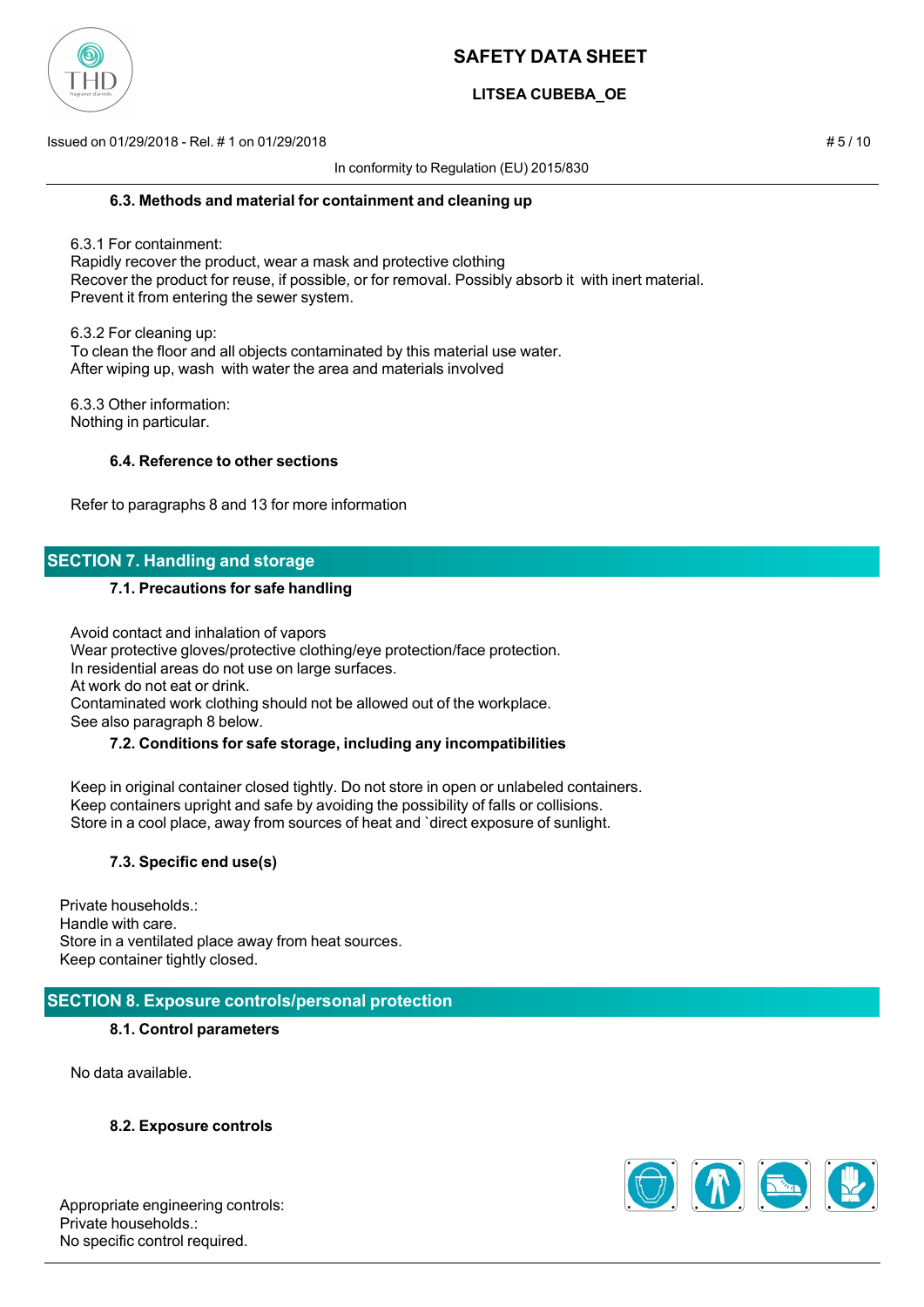

# **LITSEA CUBEBA\_OE**

Issued on 01/29/2018 - Rel. # 1 on 01/29/2018 # 6 / 10

In conformity to Regulation (EU) 2015/830

Individual protection measures:

 (a) Eye / face protection When handling the pure product use safety glasses (spectacles cage) (EN 166).

(b) Skin protection

 (i) Hand protection Wear chemical-resistant gloves EN374.

(ii) Other

When handling the pure product wear full protective skin clothing.

 (c) Respiratory protection Not needed for normal use.

 (d) Thermal hazards No hazard to report

Environmental exposure controls: Use according to good working practices to avoid pollution into the environment.

## **SECTION 9. Physical and chemical properties**

#### **9.1. Information on basic physical and chemical properties**

| <b>Physical and chemical properties</b>      | Value                                             | <b>Determination method</b> |
|----------------------------------------------|---------------------------------------------------|-----------------------------|
| Appearance                                   | Liquid, clear                                     |                             |
| Odour                                        | litsea cubeba, sweet, fresh, green, fat,.,.,.,.,. |                             |
| Odour threshold                              | not determined                                    |                             |
| pH                                           | not determined                                    |                             |
| Melting point/freezing point                 | not determined                                    |                             |
| Initial boiling point and boiling range      | not determined                                    |                             |
| Flash point                                  | not determined                                    |                             |
| Evaporation rate                             | not determined                                    |                             |
| Flammability (solid, gas)                    | not determined                                    |                             |
| Upper/lower flammability or explosive limits | not determined                                    |                             |
| Vapour pressure                              | not determined                                    |                             |
| Vapour density                               | not determined                                    |                             |
| Relative density                             | not determined                                    |                             |
| Solubility(ies)                              | not determined                                    |                             |
| Water solubility                             | not determined                                    |                             |
| Partition coefficient: n-octanol/water       | not determined                                    |                             |
| Auto-ignition temperature                    | not determined                                    |                             |
| Decomposition temperature                    | not determined                                    |                             |
| Viscosity                                    | not determined                                    |                             |
| Explosive properties                         | not determined                                    |                             |
| Oxidising properties                         | non disponibile                                   |                             |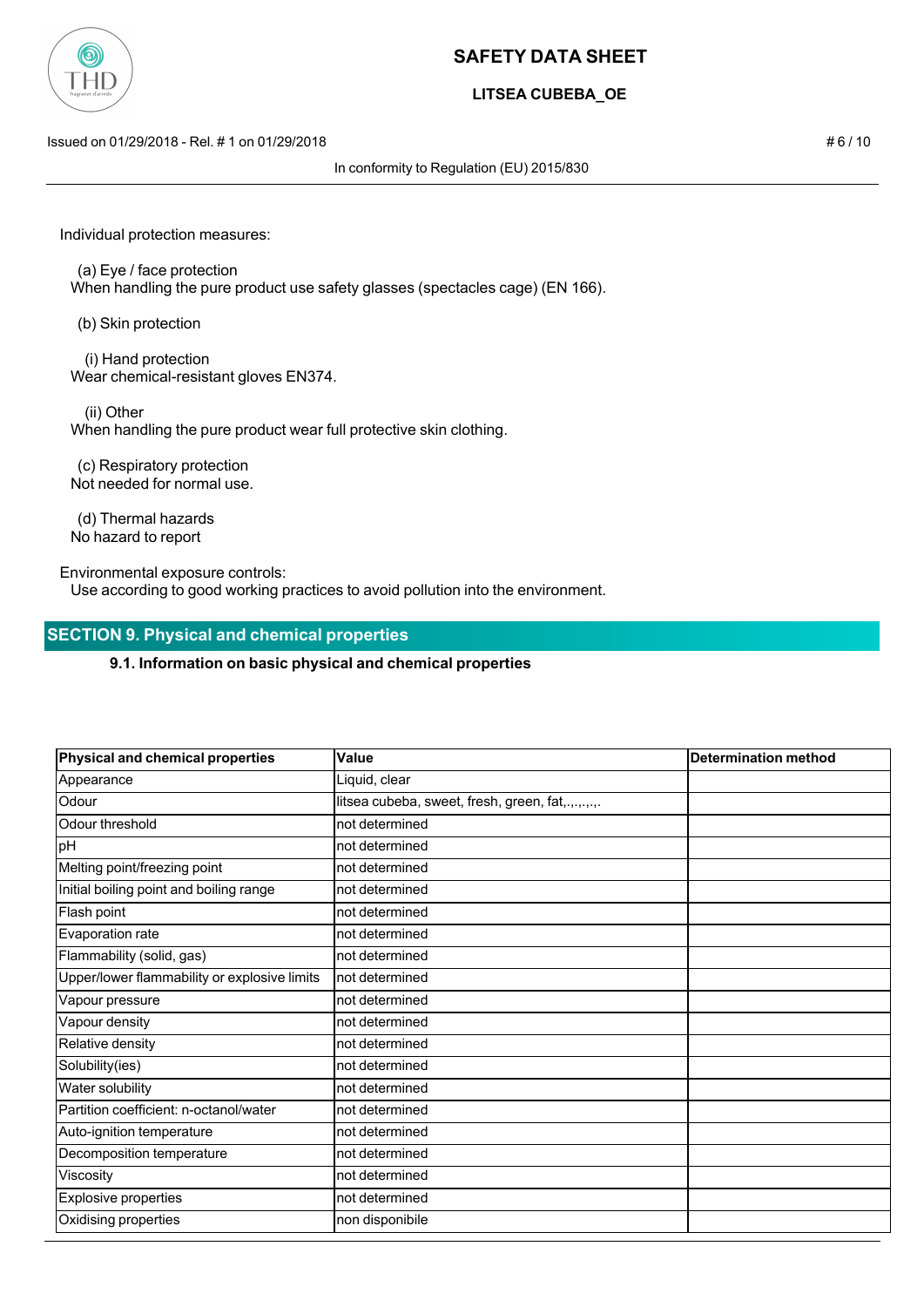

## **LITSEA CUBEBA\_OE**

Issued on 01/29/2018 - Rel. # 1 on 01/29/2018 # 7 / 10

In conformity to Regulation (EU) 2015/830

**Physical and chemical properties Value Value Determination method** 

### **9.2. Other information**

No data available.

## **SECTION 10. Stability and reactivity**

#### **10.1. Reactivity**

No reactivity hazards

#### **10.2. Chemical stability**

No hazardous reaction when handled and stored according to provisions.

#### **10.3. Possibility of hazardous reactions**

There are no hazardous reactions

### **10.4. Conditions to avoid**

Nothing to report

### **10.5. Incompatible materials**

Nothing in particular.

#### **10.6. Hazardous decomposition products**

Does not decompose when used for intended uses.

# **SECTION 11. Toxicological information**

#### **11.1. Information on toxicological effects**

ATE(mix) oral =  $\infty$ ATE(mix) dermal =  $\infty$ ATE(mix) inhal =  $\infty$ 

(a) acute toxicity: based on available data, the classification criteria are not met

 (b) skin corrosion/irritationIf brought into contact with the skin, the product causes significant inflammation with erythema, scabs, or edema.

 (c) serious eye damage/irritation: If brought into contact with eyes, the product, causes significant irritations which may last for more than 24 hours.

(d) respiratory or skin sensitization: The product, if brought into contact with skin can cause skin sensitization.

(e) germ cell mutagenicity: based on available data, the classification criteria are not met

(f) carcinogenicity: based on available data, the classification criteria are not met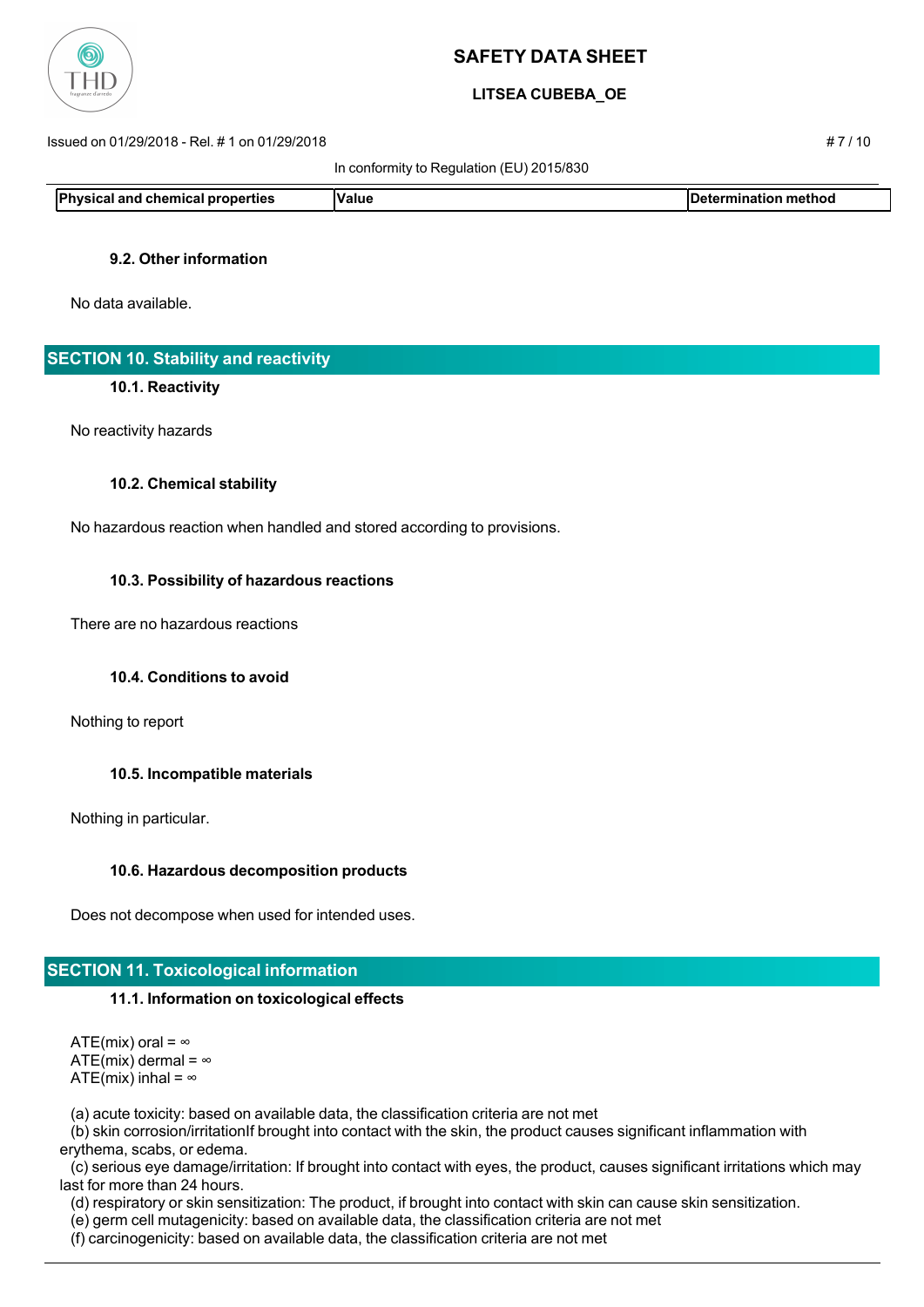

# **LITSEA CUBEBA\_OE**

Issued on 01/29/2018 - Rel. # 1 on 01/29/2018 # 8 / 10

In conformity to Regulation (EU) 2015/830

 (g) reproductive toxicity: based on available data, the classification criteria are not met (h) specific target organ toxicity (STOT) single exposure: based on available data, the classification criteria are not

met

 (i) specific target organ toxicity (STOT) repeated exposurebased on available data, the classification criteria are not met

(j) aspiration hazard: The product can be fatal if swallowed and enters airways

# **SECTION 12. Ecological information**

### **12.1. Toxicity**

The product is dangerous for the environment as it is toxic to aquatic organisms following acute exposure.

Use according to good working practices to avoid pollution into the environment.

### **12.2. Persistence and degradability**

No data available.

### **12.3. Bioaccumulative potential**

No data available.

### **12.4. Mobility in soil**

No data available.

### **12.5. Results of PBT and vPvB assessment**

The substance / mixture NOT contains substances PBT/vPvB according to Regulation (EC) No 1907/2006, Annex XIII

### **12.6. Other adverse effects**

No adverse effects

## **SECTION 13. Disposal considerations**

### **13.1. Waste treatment methods**

 Do not reuse empty containers. Dispose of them in accordance with the regulations in force. Any remaining product should be disposed of according to applicable regulations by addressing to authorized companies. Recover if possible. Send to authorized discharge plants or for incineration under controlled conditions. Operate according to local and National rules in force

# **SECTION 14. Transport information**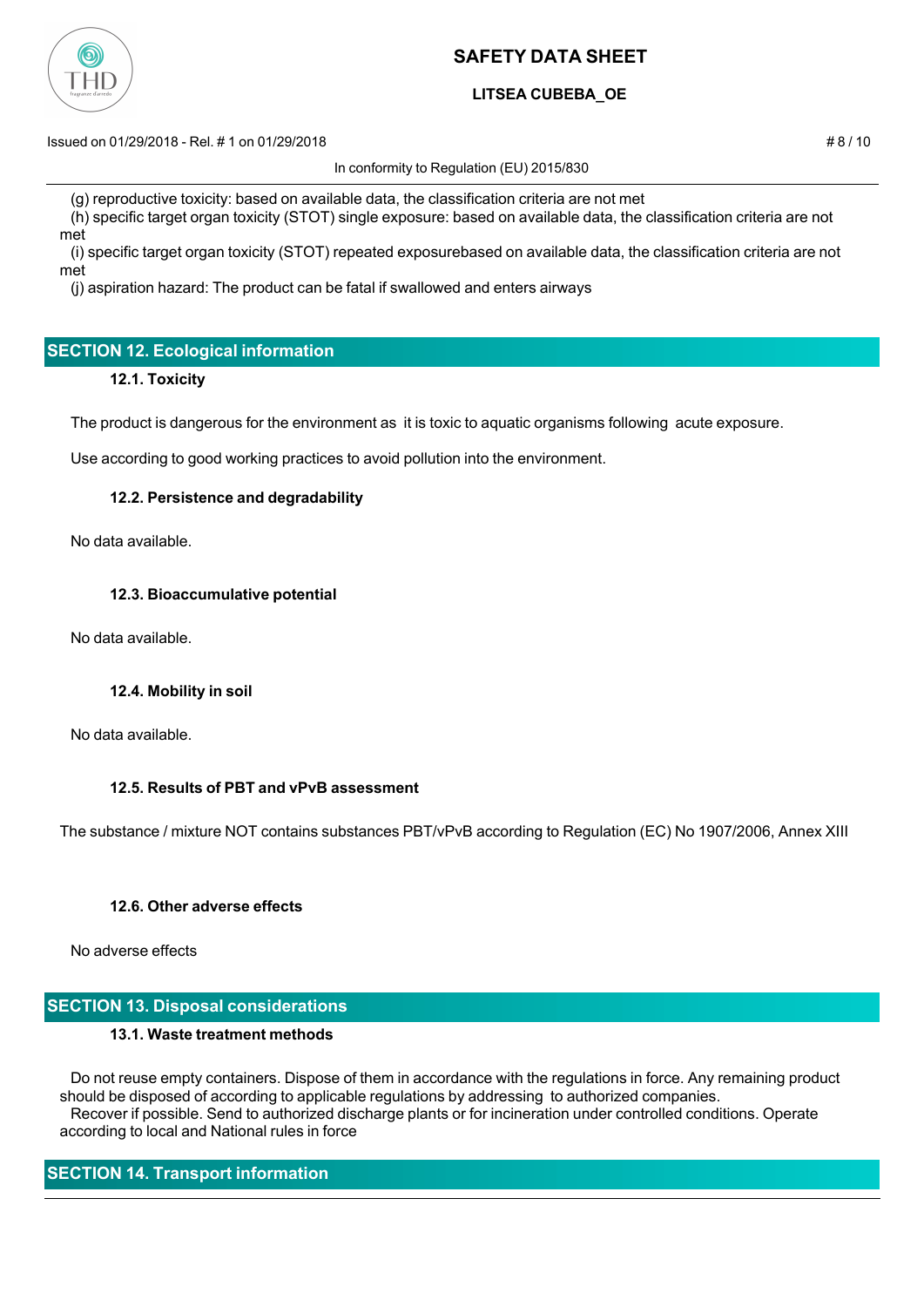

# **LITSEA CUBEBA\_OE**

Issued on 01/29/2018 - Rel. # 1 on 01/29/2018 # 9 / 10

In conformity to Regulation (EU) 2015/830

#### **14.1. UN number**

#### ADR/RID/IMDG/ICAO-IATA: 3082

If subject to the following characteristics is ADR exempt: Combination packagings: per inner packaging 5 L per package 30 Kg Inner packagings placed in skrink-wrapped or stretch-wrapped trays: per inner packaging 5 L per package 20 Kg

### **14.2. UN proper shipping name**

ADR/RID/IMDG: MATERIA PERICOLOSA PER L'AMBIENTE, LIQUIDA, N.A.S. ADR/RID/IMDG: ENVIRONMENTALLY HAZARDOUS SUBSTANCE, LIQUID, N.O.S. ICAO-IATA: ENVIRONMENTALLY HAZARDOUS SUBSTANCE, LIQUID, N.O.S.

#### **14.3. Transport hazard class(es)**

ADR/RID/IMDG/ICAO-IATA: Class : 9 ADR/RID/IMDG/ICAO-IATA: Label : 9+Ambiente ADR: Tunnel restriction code : -- ADR/RID/IMDG/ICAO-IATA: Limited quantities : 5 L IMDG - EmS : F-A, S-F

#### **14.4. Packing group**

ADR/RID/IMDG/ICAO-IATA: III

### **14.5. Environmental hazards**

ADR/RID/ICAO-IATA: Product is environmentally hazardous IMDG: Marine polluting agent : Not

### **14.6. Special precautions for user**

The transport must be carried out by authorised vehicles carrying dangerous goods in accordance with the requirements of the current edition of the agreement and the provisions A.D.R national regulations. The transport must be carried out in the original packaging and in packages that are made from materials resistant to the content and not likely to generate with this dangerous reactions. Employees to the loading and unloading of dangerous goods have received proper training on the risks presented by prepared and on possible procedures to be taken in the event of emergency situations

### **14.7. Transport in bulk according to Annex II of MARPOL73/78 and the IBC Code**

It is not intended to carry bulk

### **SECTION 15. Regulatory information**

**15.1. Safety, health and environmental regulations/legislation specific for the substance or mixture**

Seveso category: E2 - ENVIRONMENTAL HAZARDS

REGULATION (EU) No 1357/2014 - waste: